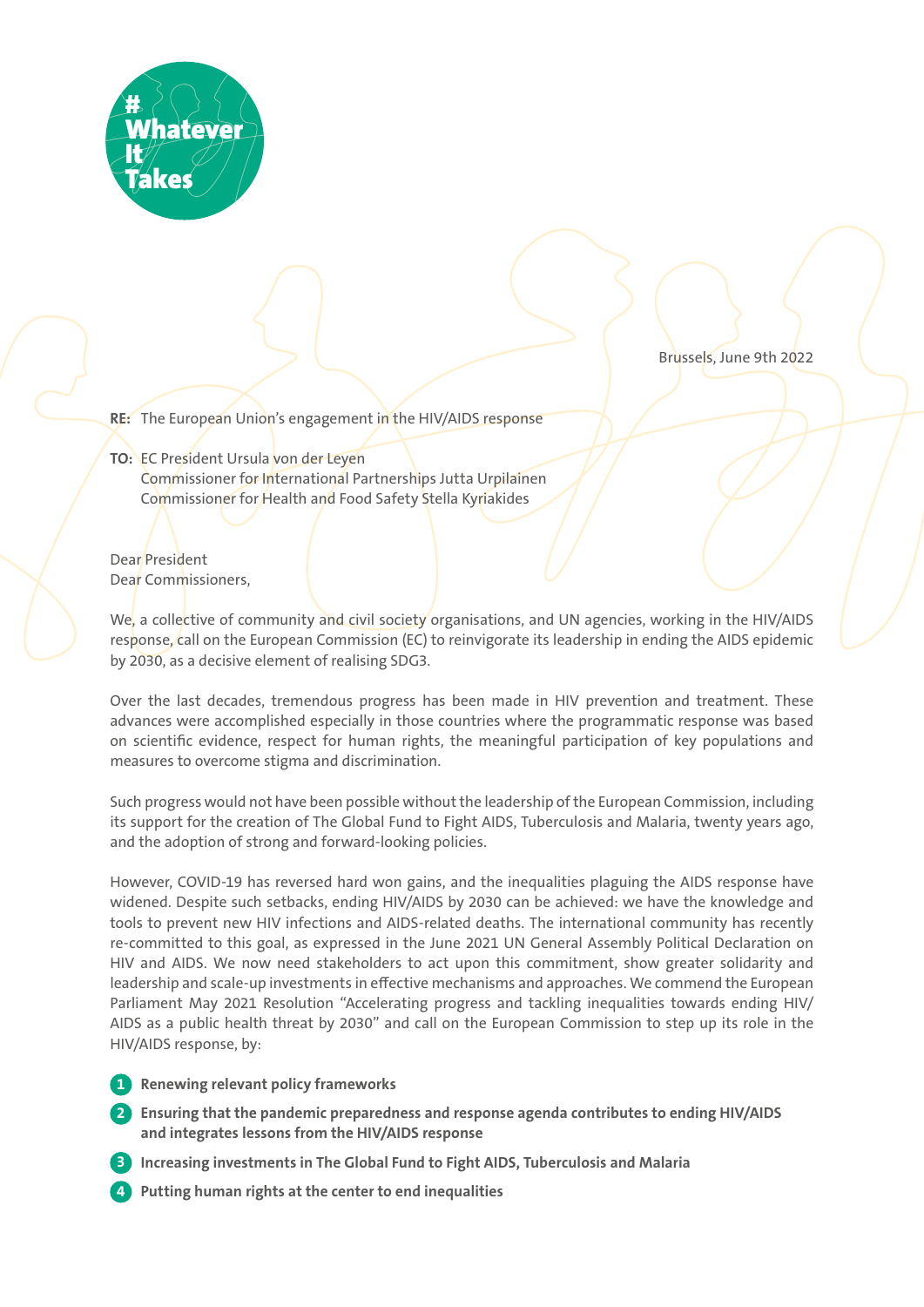**1 Renewing relevant policy frameworks:** all EC sectoral policy on HIV/AIDS, as well as the EU Global Health Strategy, are outdated. We welcome the EC's announcement regarding the adoption of a new Global Health strategy, and stand ready to work with you to ensure that it contributes to ending HIV/AIDS by 2030. The EU Global Health Strategy should use as a compass both UNAIDS' Global AIDS strategy and the 2021 Political Declaration on HIV and AIDS: Ending Inequalities and Getting on Track to End AIDS by 2030, and further the related European Parliament Resolution.

**2 Ensuring that the pandemic preparedness and response agenda contributes to ending HIV/AIDS and integrates lessons from the HIV/AIDS response:** we urge you to support comprehensive approaches to tackling all pandemics, existing and future, which put human rights, community infrastructure and equitable access at the center.

**3 Investing €715 million in the Global Fund:** as a founding member of the Global Fund, the EC has helped shape the Global Fund as a unique instrument in global health: an inclusive partnership based on strong core principles, such as focus on marginalised, criminalised and vulnerable populations, inclusion of civil society, comprehensively engaging affected communities and country ownership in a country-led funding model. The EC has steadily increased its financial support in the Global Fund and cannot turn its back on this investment. The Global Fund is critical to deliver in the HIV, TB and malaria response and to supporting countries' efforts to build more people-centered and integrated systems for health, better able to prevent, detect and respond to infectious disease threats. A few months ago, the Global Fund launched its 7th Replenishment campaign, announcing that it seeks to raise at least US\$ 18 billion. Even if this target is met, there will be a US\$ 28 billion gap for the fight against HIV, TB, and malaria. We therefore urge donors to see this target as a bare minimum. As a champion of the Global Fund and all it stands for, we call on the European Commission to pledge at least €715 million to the Global Fund replenishment. Such a pledge would contribute to a successful replenishment campaign, which the U.S. administration has committed to by signaling its intention to pledge US\$ 6 billion.

**4 Putting human rights at the center to end inequalities:** the latest data available show that key populations (gay men and other men who have sex with men, people who inject drugs, transgender people and sex workers) and their sexual partners accounted for 93% of new HIV infections outside of sub-Saharan Africa. In sub-Saharan Africa, six in seven new HIV infections among adolescents aged 15–19 years are among girls. This can change if the EU puts its policies and political weight behind addressing so-called "societal enablers" – ending stigma, discrimination, social exclusion, gender inequality and violence, and the criminalization of key populations – and commits to investing sustainably in community-led responses as communities are the best placed to deliver programmes that address the social barriers they are facing.

We are at a critical tipping point in the AIDS response. The risk of inaction is a reversal in progress, and a failure to achieve the targets set in the Sustainable Development Goals.

We know that the EU can continue act in solidarity as a role model and global health champion, demonstrate its leadership, compassion and commitment and substantially contribute to ending one of the deadliest pandemics in living memory, a pandemic that is closely linked to disadvantaged populations and inequalities, globally and within Europe. We ask you to do whatever it takes to do so.

Thank you for your attention.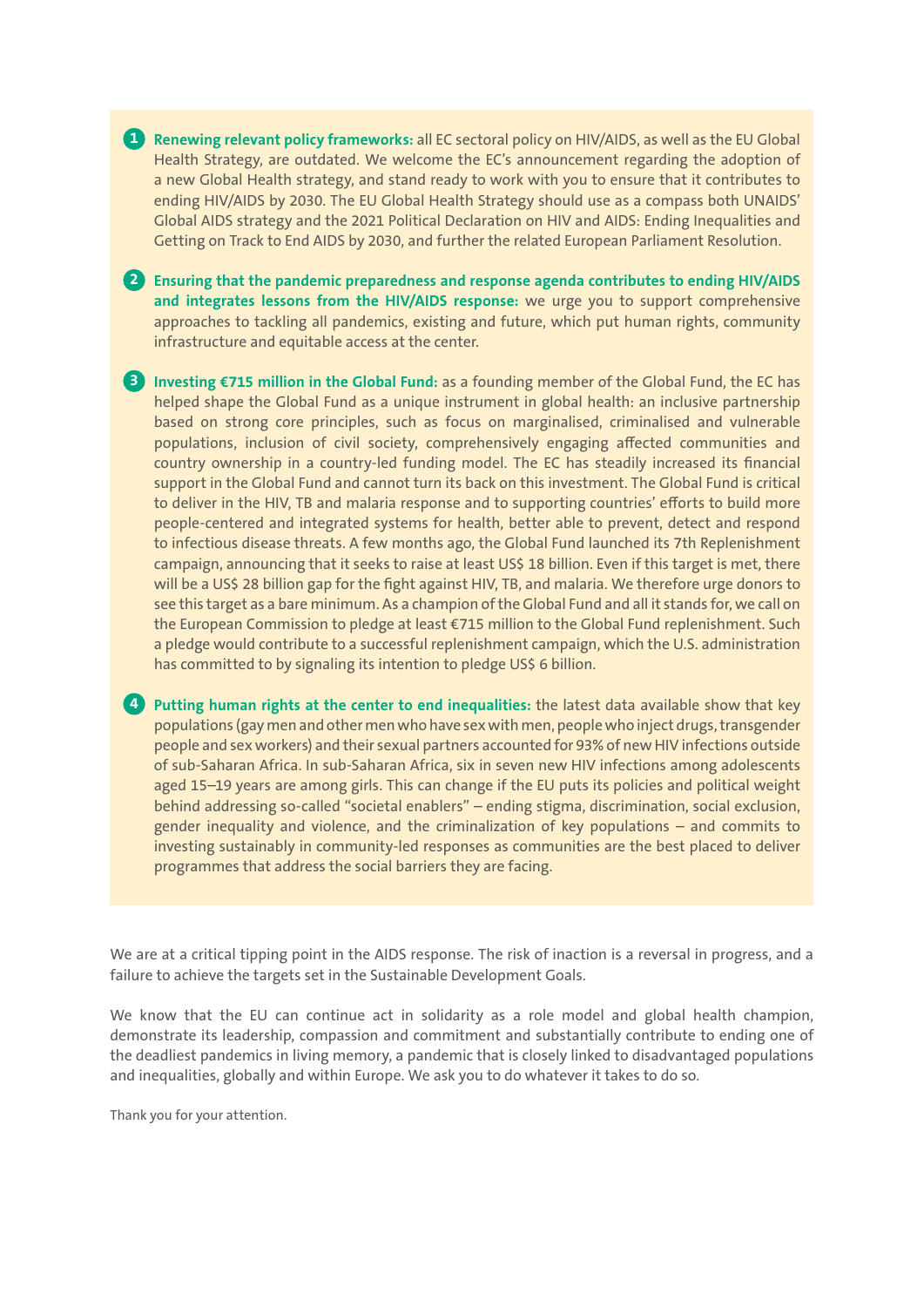*List of signatories*

#### **United Nations**

The Joint United Nations Joint Programme on HIV/AIDS (UNAIDS), including UNDP, UNHCR, UNODC, WFP, and the UNAIDS Secretariat.

#### **Civil society and community-led organisations**

#### **AFRICAN REGION**

- 1. African Network of Adolescents and Young Persons Development (ANAYD) *Nigeria*
- 2. Approche Participative Développement et Santé de Proximité (APDSP) *Cameroon*
- 3. Association Act For Welfare *Cameroon*
- 4. Cameroonian Association for People Who Use drugs (Empower Cameroon) *Cameroon*
- 5. Eastern Africa National Networks of AIDS and Health Service Organizations (EANNASO) *Kenya, Uganda, Tanzania (including Zanzibar), Rwanda, Burundi, Ethiopia and Southern Sudan*
- 6. GALZ An Association of LGBTI people in Zimbabwe *Zimbabwe*
- 7. Good Health Community Programmes Kenya *Kenya*
- 8. Impact Santé Afrique *Cameroon*
- 9. Initiative Sankofa de l'Afrique de l'Ouest (ISDAO) *West Africa*
- 10. Kenya NGO Alliance Against Malaria (KeNAAM) *Kenya*
- 11. Mouvement pour les Libertés Individuelles (MOLI) *Burundi*
- 12. Network of Young Key Populations (NYKP) *Ghana*
- 13. ONG Failatoul Hairan (Bienfaisance) *Niger*
- 14. Pentecostal Advocate for Socio-Economic Development (PENASED) *Cameroon*
- 15. Public Health International Consulting Center (PHICC) *Cameroon*
- 16. Réseau Accès aux Médicaments Essentiels (RAME) *Burkina Faso*
- 17. Sustainable Impact for Development in AFrica (SIDAF) *Cameroon*
- 18. Women, Law and Development (MULEIDE) *Mozambique*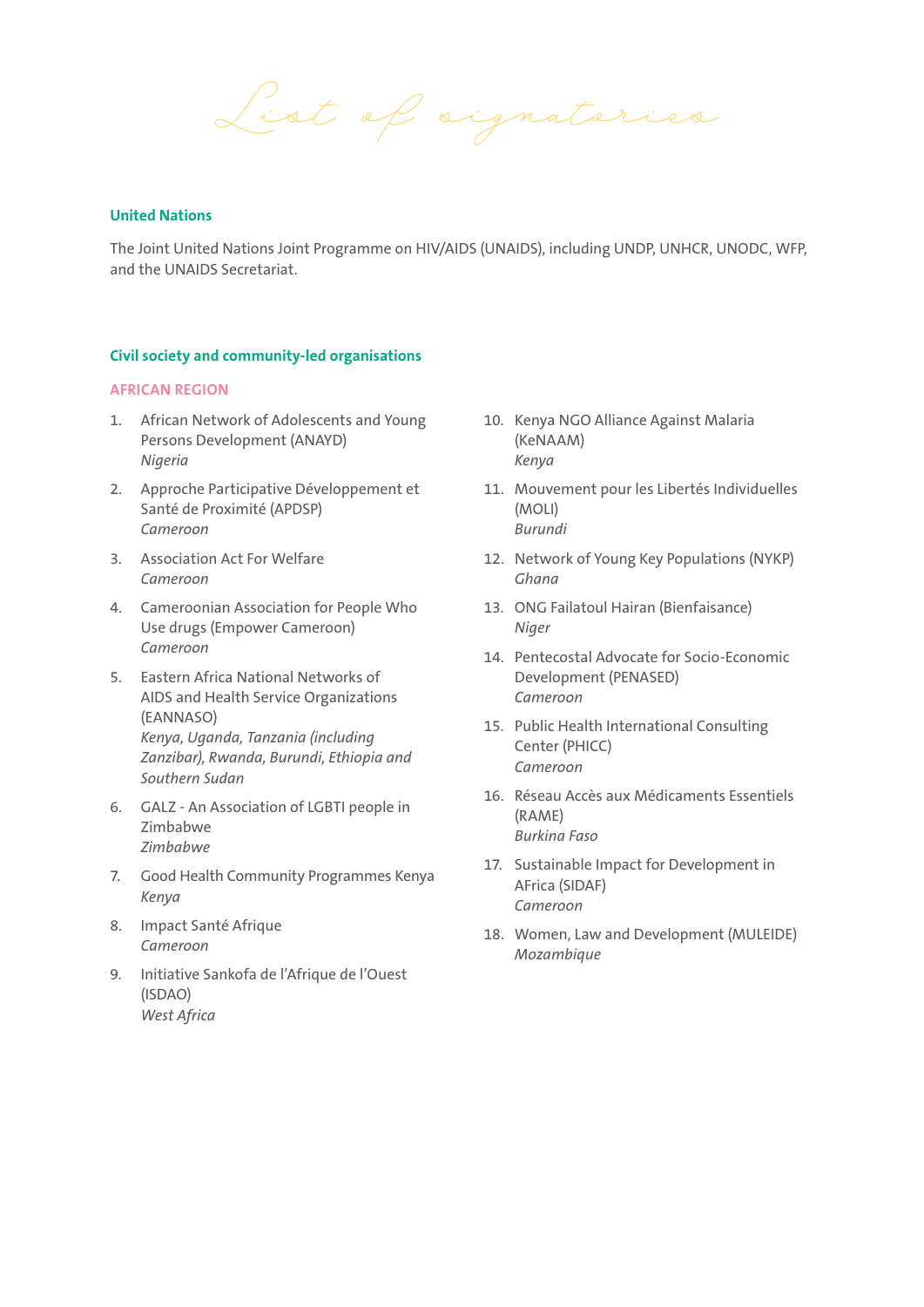#### **EUROPEAN REGION**

- 19. Action against AIDS Germany *Germany*
- 20. Action Santé Mondiale / Global Health Advocates *France / EU*
- 21. AIDES *France*
- 22. AIDS Action Europe (AAE) *420 NGOs, national networks and community-based groups in the WHO Europe Region*
- 23. AIDS-Fondet *Denmark*
- 24. Aidsfonds *The Netherlan*ds
- 25. Alliance for Public Health (APH) *Ukraine*
- 26. Charitable Fund "Hope and Trust" *Ukraine*
- 27. Correlation European Harm Reduction Network (C-EHRN) *58 organisational and 115 individual members from most EU Member States and other European countries*
- 28. ECOM Eurasian Coalition on Health, Rights, Gender and Sexual Diversity *Members of 20 countries in Eastern Europe and Central Asia*
- 29. European AIDS Treatment Group (EATG) *150 members across 45 countries of Europe*
- 30. EU HIV/AIDS Viral Hepatitis and Tuberculosis Civil Society Forum (CSF) *Regional network*
- 31. Fundación Salud por Derecho *Spain*
- 32. Harm Reduction International (HRI) *United Kingdom*
- 33. Sidaction *France*
- 34. TB People *Regional Network in Eastern Europe and Central Asia*
- 35. Ukrainian Network of People who Use Drugs (PUD.UA/VOLNA) *Ukraine*
- 36. Ukrainian Network of Women who Use Drugs (UNWUD/VONA) *Ukraine*

#### **SOUTH AND SOUTH EAST ASIAN REGION AND WESTERN PACIFIC REGION**

- 37. Africa Japan Forum *Japan*
- 38. Asia Pacific Alliance for Sexual and Reproductive Health and Rights (APA) *Regional network*
- 39. Asia Pacific Coalition on Male Sexual Health (APCOM) *Regional Network*
- 40. Asia Pacific Network of People living with HIV (APN+) *Regional network*
- 41. Association of Professional Social Workers and Development Practitioners (APSWDP) *India*
- 42. Australian Federation of AIDS Organisations (AFAO) *Australia*
- 43. Center for Supporting Community Development Initiatives (SCDI) *Vietnam*
- 44. Diversity and Solidarity Trust *Sri Lanka*
- 45. Global Fund Advocates Network Asia-Pacific *Regional network*
- 46. Gujarat State Network of PLHIV (GSNP+) *India*
- 47. IGAT HOPE *Papua New Guinea*
- 48. India HIV/AIDS Alliance *India*
- 49. India Working Group for Health Advocacy *India*
- 50. Jaringan Indonesia Positif (JIP/The Positive Indonesia Network) *Indonesia*
- 51. Khmer HIV/AIDS NGO Alliance (KHANA) *Cambodia*
- 52. Lakshya Trust *India*